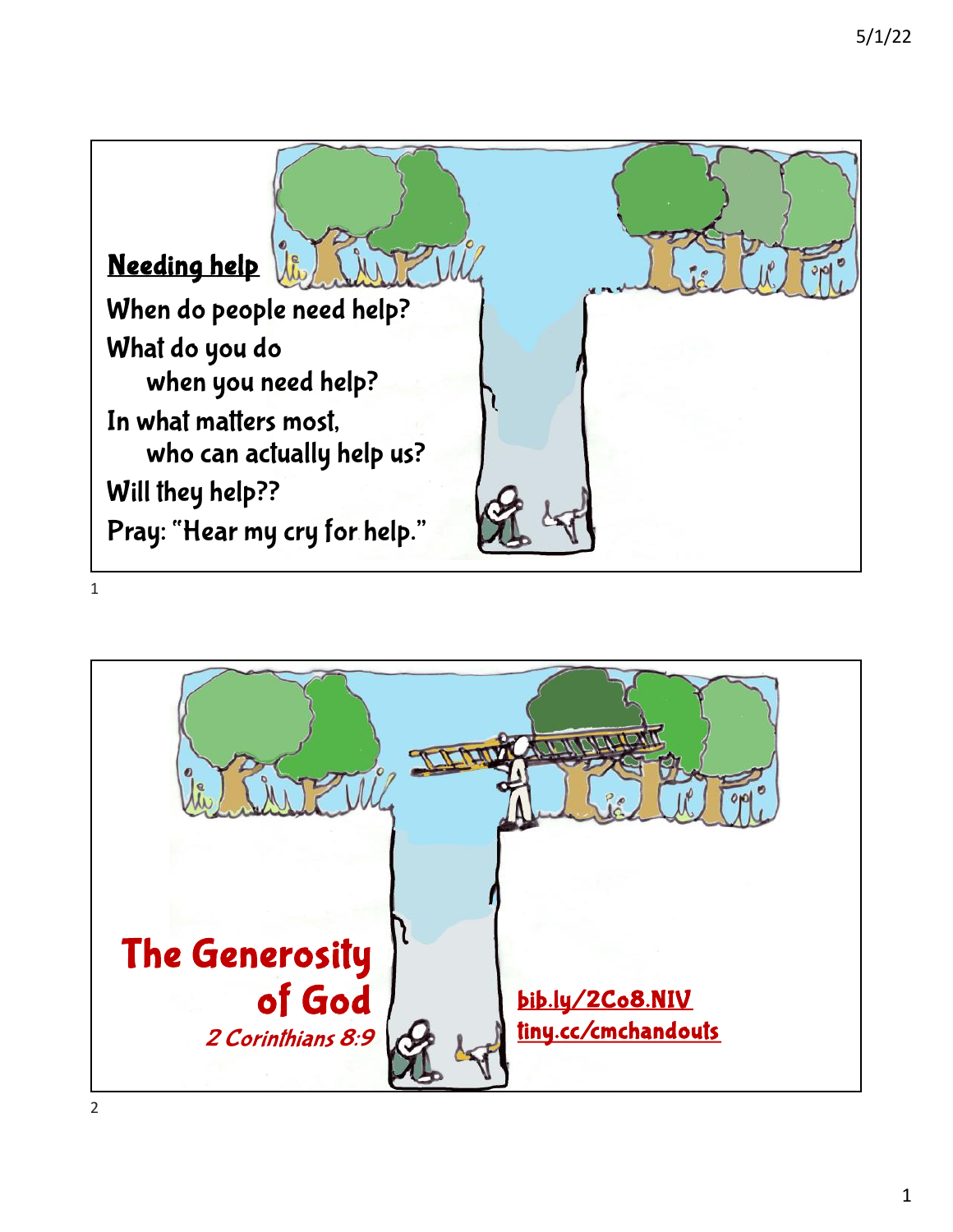|                     | God                               | humanity                      |
|---------------------|-----------------------------------|-------------------------------|
| <b>Creation</b>     | Holy God who made<br>a good world | turned our own way<br>(sin)   |
| Redemption          | Jesus died for us<br>(grace)      | faith in Jesus                |
| <b>New creation</b> | Making all things new             | join in<br>the mission of God |

# *2 Corinthians*

# **Letter responds to the claim:**

Paul's suffering showed that he was not a good Spirit-filled apostle

1-7: Paul defended his role and ministry as an apostle

8-9: Collection for the poor Jewish believers in Jerusalem

10-13: Paul appealed to those who rejected his authority

Why should Christian be generous? Paul pointed to Jesus…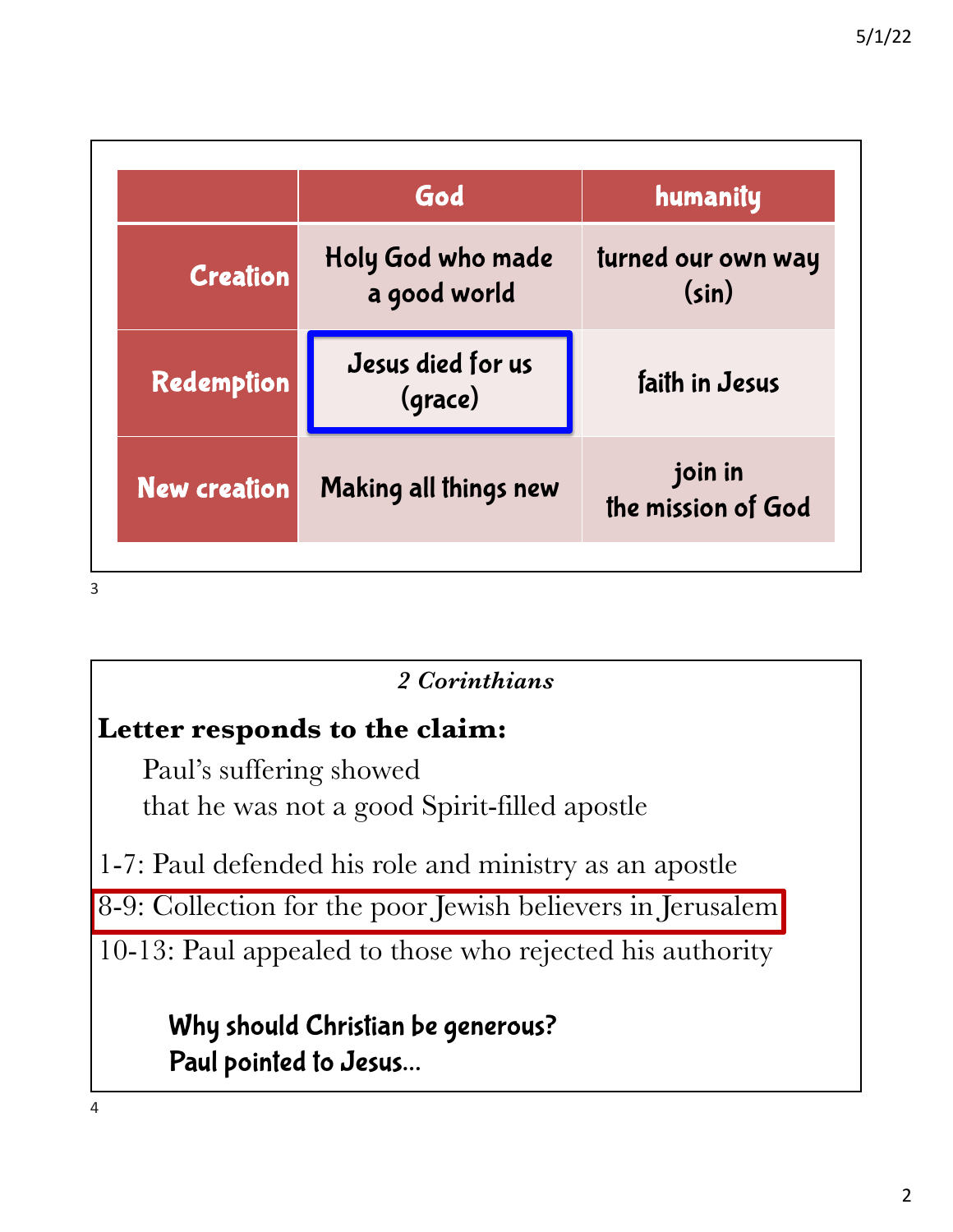

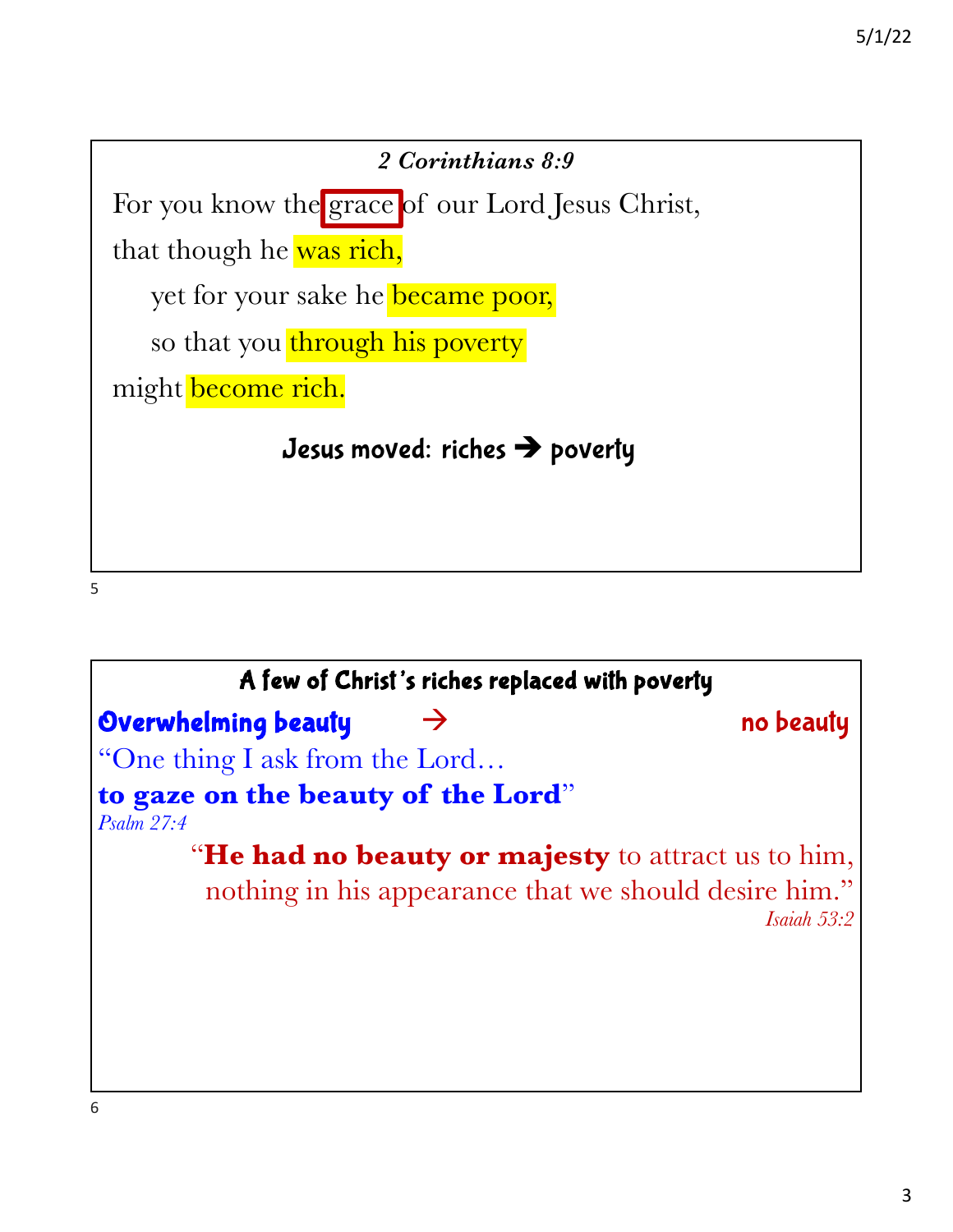| A few of Christ's riches replaced with poverty                                         |                  |
|----------------------------------------------------------------------------------------|------------------|
| <b>Overwhelming beauty</b><br>$\rightarrow$                                            | no beauty        |
| All surpassing glory<br>$\rightarrow$                                                  | no glory         |
| "To him who sits on the throne and to the Lamb"                                        |                  |
| be praise and honor and glory and power, for ever and ever!"<br><b>Revelation 5:13</b> |                  |
| "He was in the world, and though the world                                             |                  |
| was made through him, the world did not recognize him."                                | $\int$ fohn 1:10 |
| "He was despised and rejected by mankind,                                              |                  |
| a man of suffering, and familiar with pain."                                           |                  |
|                                                                                        | Isaiah 53:3      |
|                                                                                        |                  |

|                                              | A few of Christ's riches replaced with poverty                |
|----------------------------------------------|---------------------------------------------------------------|
| Overwhelming beauty<br>$\rightarrow$         | no beauty                                                     |
| <b>All surpassing glory</b><br>$\rightarrow$ | no glory                                                      |
| Perfect joyful blessedness<br>$\rightarrow$  | deepest anguish                                               |
| "God [is] the blessed and only Ruler,        |                                                               |
| the King of kings and Lord of lords"         |                                                               |
| $1$ Timothy $6:15$                           |                                                               |
|                                              | "And being in anguish, he prayed more earnestly,              |
|                                              | and his sweat was like drops of blood falling to the ground." |
|                                              | Luke $22:44$                                                  |
|                                              |                                                               |
|                                              |                                                               |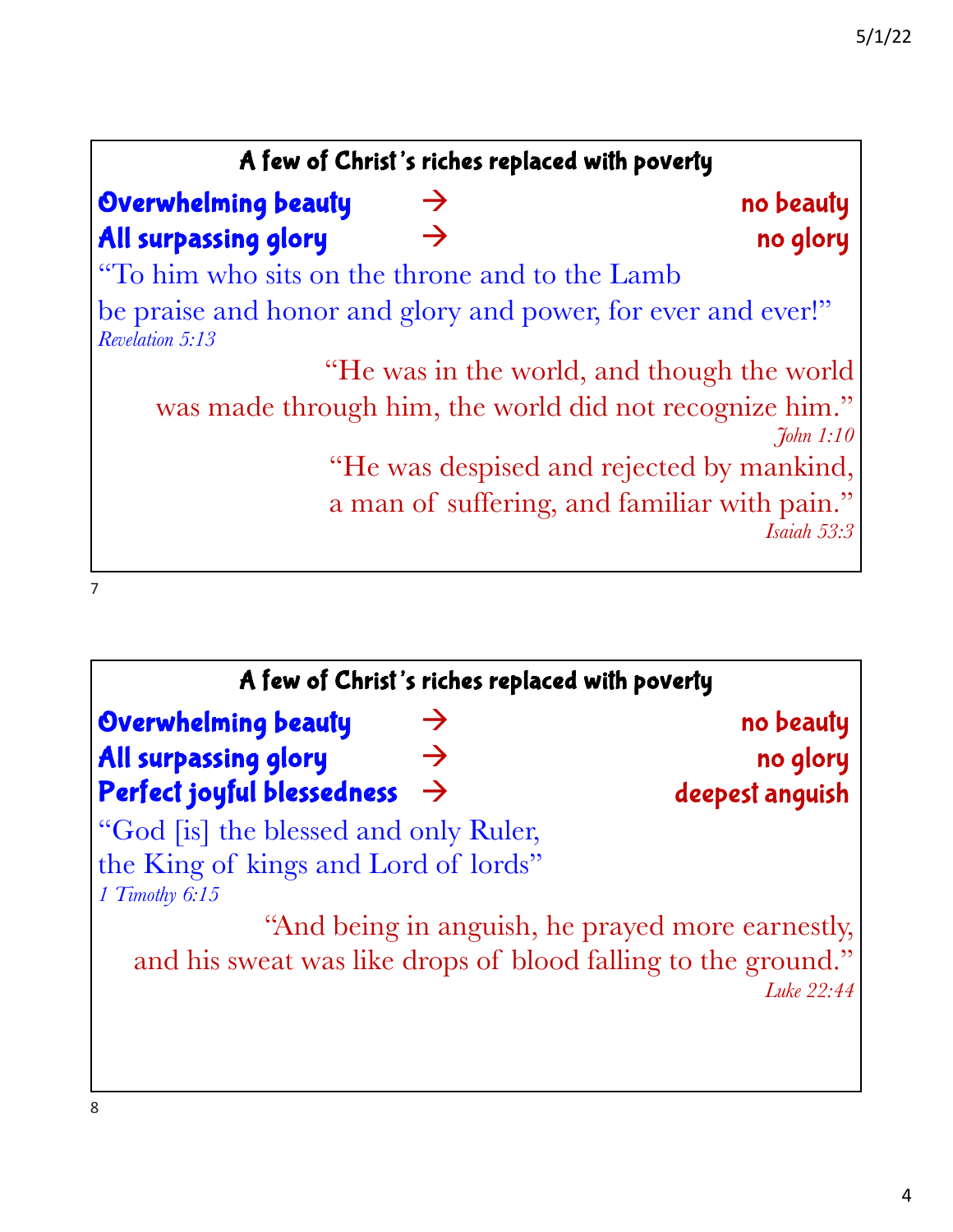| A few of Christ's riches replaced with poverty    |                                              |
|---------------------------------------------------|----------------------------------------------|
| Overwhelming beauty<br>$\rightarrow$              | no beauty                                    |
| <b>All surpassing glory</b><br>$\rightarrow$      | no glory                                     |
| Perfect joyful blessedness<br>$\rightarrow$       | deepest anguish                              |
| Being the delight of God the Father $\rightarrow$ | crushed to suffering                         |
| "You are my Son, whom I love;                     |                                              |
| with you I am well pleased."                      |                                              |
| Luke 3:22                                         |                                              |
|                                                   | "Yet it was the Lord's will to crush him     |
|                                                   | and cause him to suffer,                     |
|                                                   | the Lord makes his life an offering for sin" |
|                                                   | <i>Isaiah</i> 53:10                          |

| A few of Christ's riches replaced with poverty    |                                                   |
|---------------------------------------------------|---------------------------------------------------|
| Overwhelming beauty<br>$\rightarrow$              | no beauty                                         |
| <b>All surpassing glory</b><br>$\rightarrow$      | no glory                                          |
| Perfect joyful blessedness<br>$\rightarrow$       | deepest anguish                                   |
| Being the delight of God the Father $\rightarrow$ | crushed to suffering                              |
| Worshiped by all people<br>$\rightarrow$          | rejected by His own people                        |
| "Before me every knee will bow;                   |                                                   |
| by me every tongue will swear."                   |                                                   |
| <b>Isaiah 45:23</b>                               |                                                   |
|                                                   | "He came to that which was his own,               |
|                                                   | but his own did not receive him."<br>$7$ ohn 1:11 |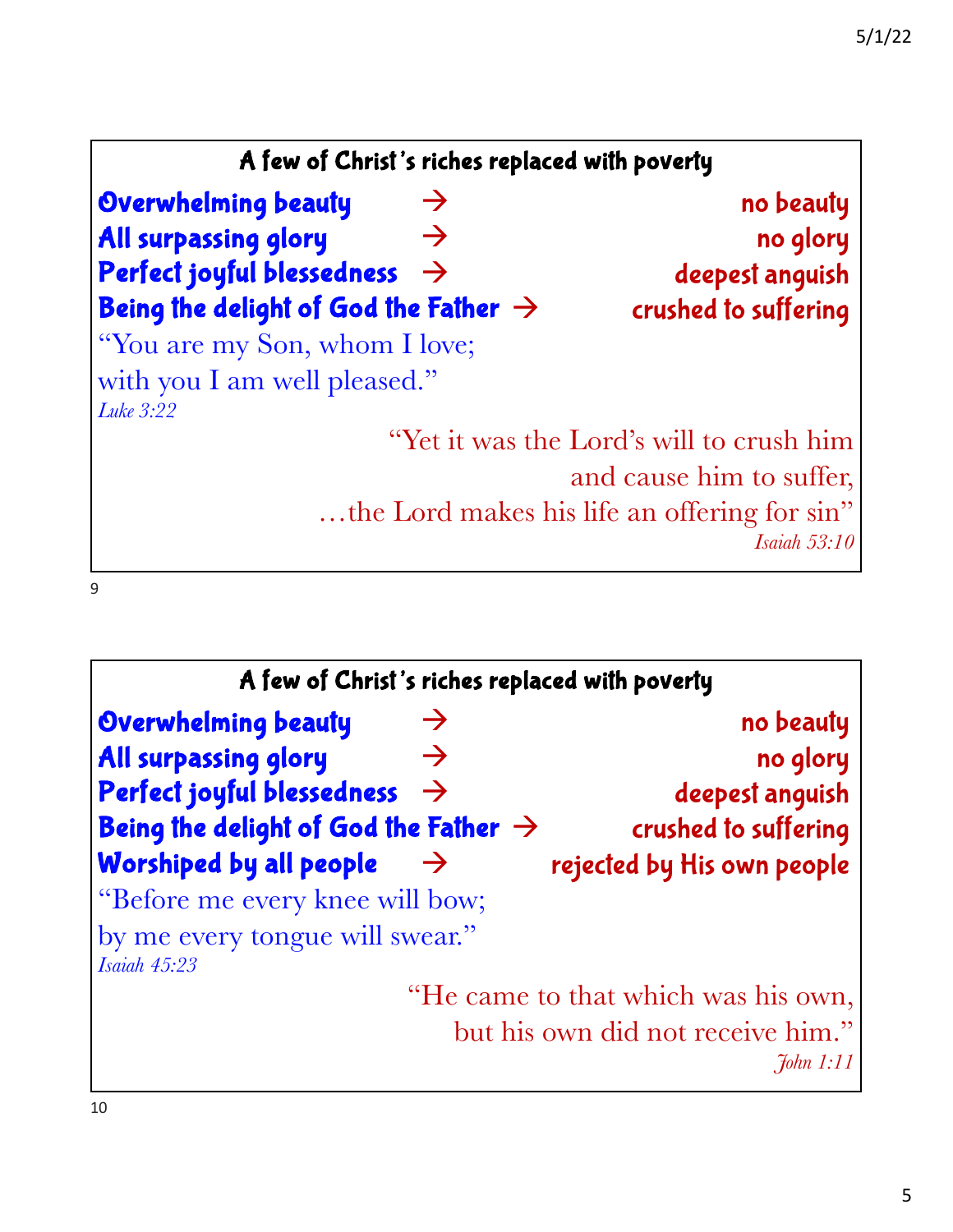| A few of Christ's riches replaced with poverty    |               |                                                                            |
|---------------------------------------------------|---------------|----------------------------------------------------------------------------|
| Overwhelming beauty                               | $\rightarrow$ | no beauty                                                                  |
| All surpassing glory                              | $\rightarrow$ | no glory                                                                   |
| Perfect joyful blessedness                        | $\rightarrow$ | deepest anguish                                                            |
| Being the delight of God the Father $\rightarrow$ |               | crushed to suffering                                                       |
| Worshiped by all people                           | $\rightarrow$ | rejected by His own people                                                 |
| Living in heaven as God                           | $\rightarrow$ | no home on earth                                                           |
|                                                   |               | "In the beginning was the Word, and the Word was with God,                 |
|                                                   |               | and the Word was God. He was with God in the beginning."                   |
| $7$ ohn 1:1-2                                     |               |                                                                            |
|                                                   |               | Jesus replied, "Foxes have dens and birds have nests,                      |
|                                                   |               | but the Son of Man has no place to <b>lay</b> his <b>head.</b> " Luke 9:53 |

 $\frac{1}{11}$ 

|                                                   |               | A few of Christ's riches replaced with poverty |
|---------------------------------------------------|---------------|------------------------------------------------|
| Overwhelming beauty                               | $\rightarrow$ | no beauty                                      |
| <b>All surpassing glory</b>                       | $\rightarrow$ | no glory                                       |
| Perfect joyful blessedness                        | $\rightarrow$ | deepest anguish                                |
| Being the delight of God the Father $\rightarrow$ |               | crushed to suffering                           |
| <b>Worshiped by all people</b>                    | $\rightarrow$ | rejected by His own people                     |
| Living in heaven as God                           | $\rightarrow$ | no home on earth                               |
|                                                   |               |                                                |
|                                                   |               |                                                |
|                                                   |               |                                                |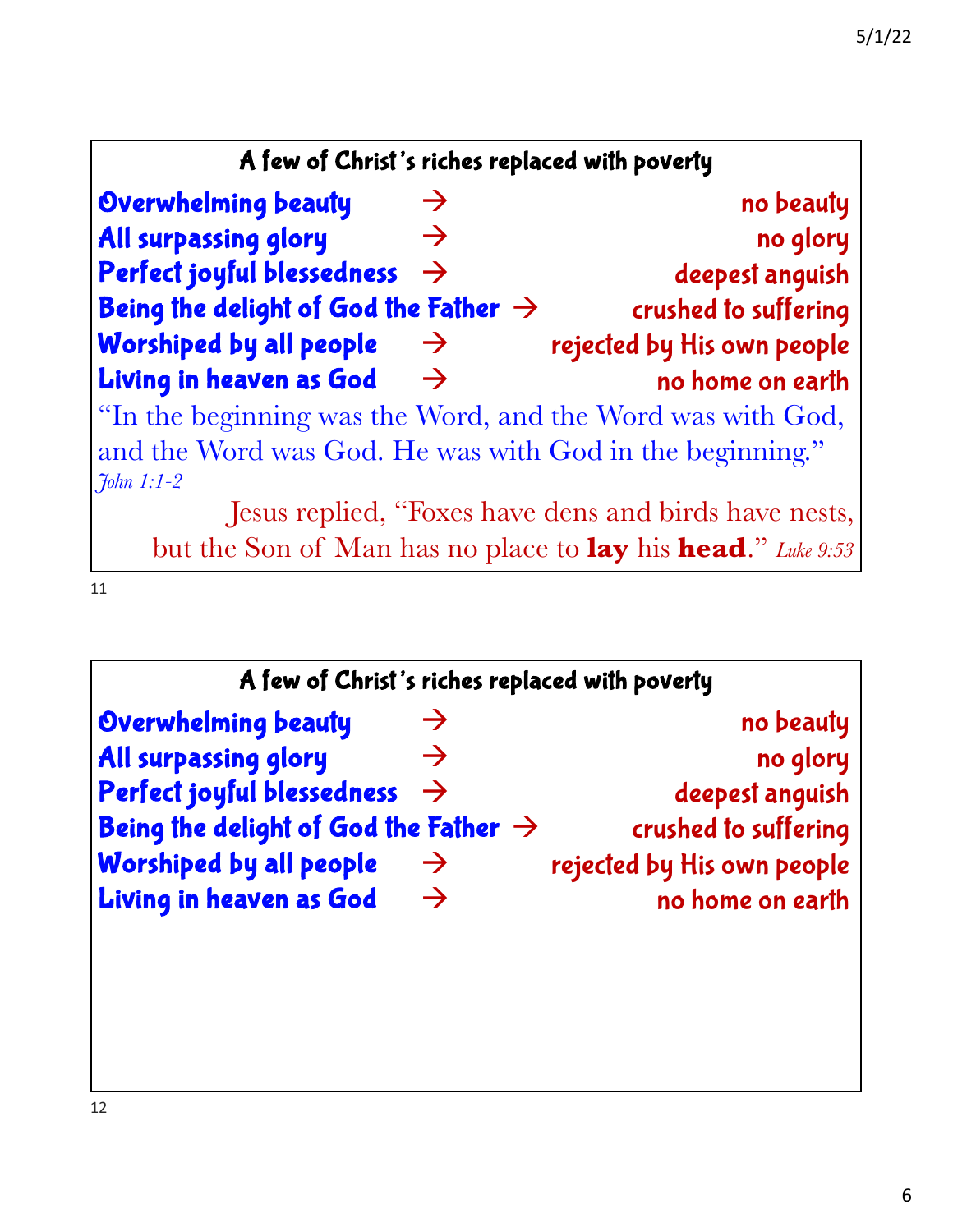#### *2 Corinthians 8:9*

For you know the grace of our Lord Jesus Christ,

that though he was rich,

yet for your sake he became poor,

so that you through his poverty

might become rich.

Jesus moved: riches  $\rightarrow$  poverty so that we can move: poverty  $\rightarrow$  riches

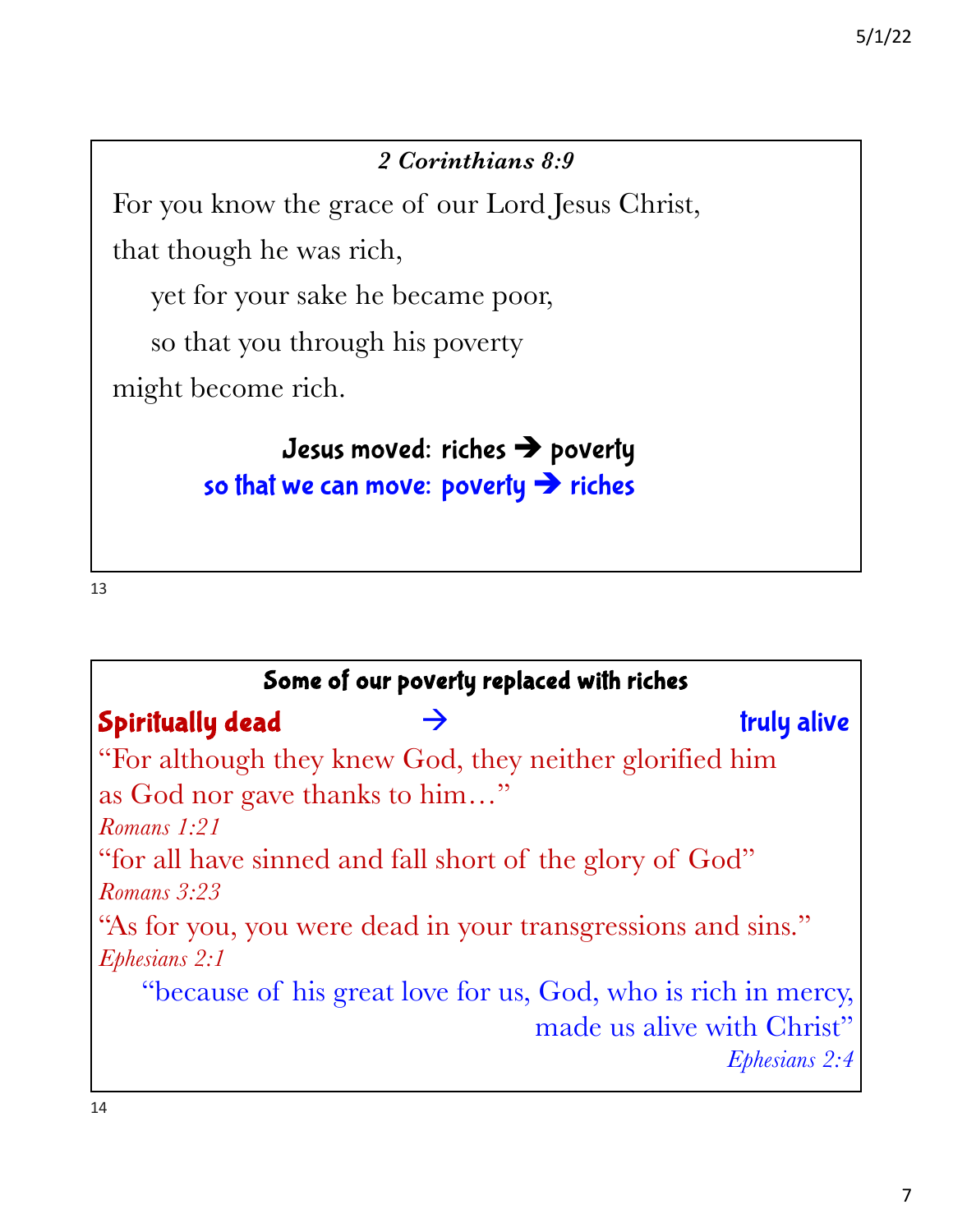

## Some of our poverty replaced with riches Spiritually dead Separated from God by our sin  $\rightarrow$ Deserving God's wrath "All of us also lived among them at one time, gratifying the cravings of our flesh and following its desires and thoughts. Like the rest, we were by nature deserving of wrath." *Ephesians 2:3* "Come now, let us settle the matter," says the Lord. "Though your sins are like scarlet, they shall be as white as  $\rightarrow$  truly alive loved children of God  $\rightarrow$  cleansed and made holy like God

snow; though they are red as crimson, they shall be like wool." *Isaiah 1:18*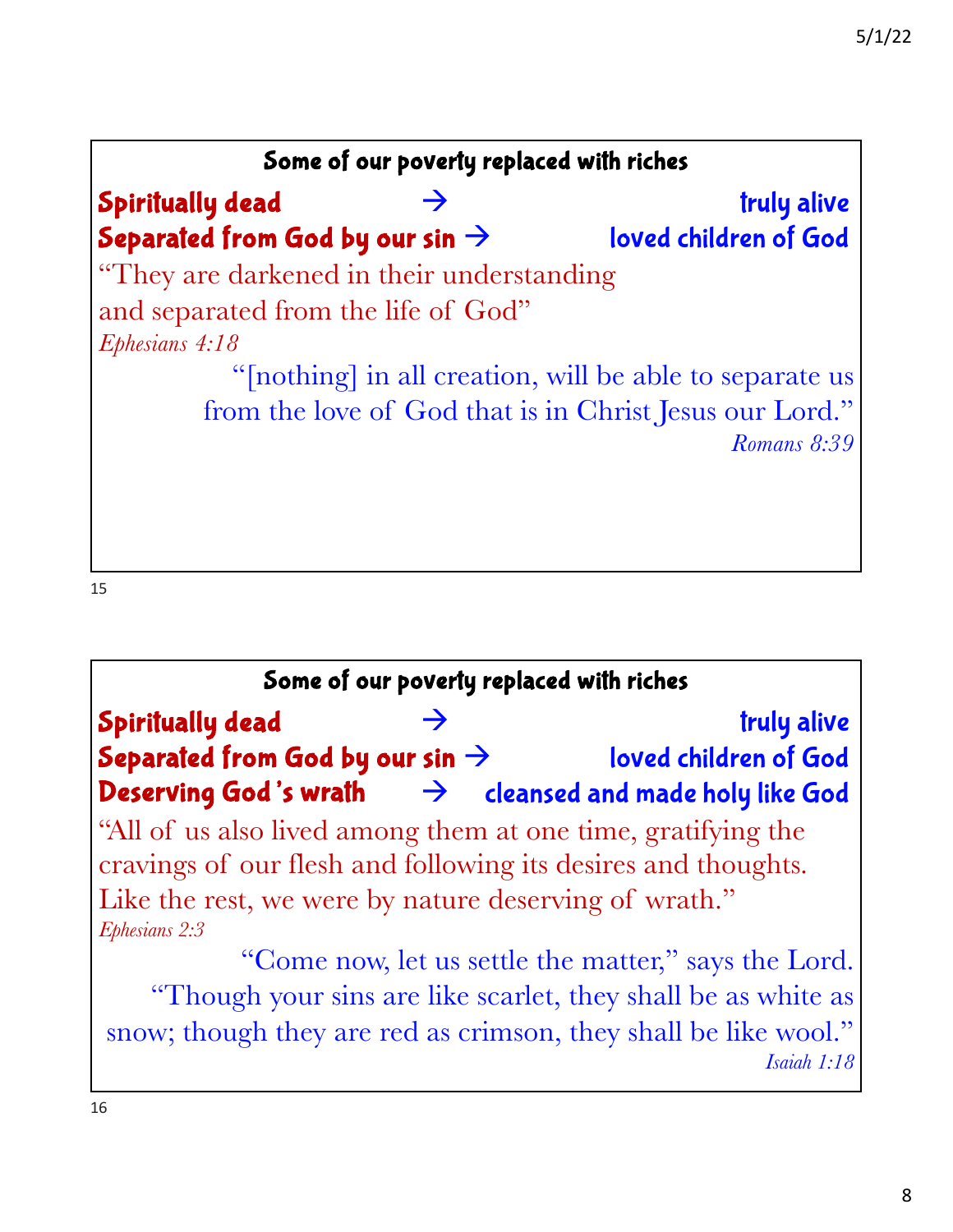

| Some of our poverty replaced with riches              |               |                                                                 |
|-------------------------------------------------------|---------------|-----------------------------------------------------------------|
| <b>Spiritually dead</b>                               |               | truly alive                                                     |
| Separated from God by our sin $\rightarrow$           |               | loved children of God                                           |
| Deserving God's wrath                                 | $\rightarrow$ | cleansed and made holy like God                                 |
| Troubled by our sins                                  | $\rightarrow$ | completely forgiven and healed                                  |
| <b>Separated from others</b>                          | $\rightarrow$ | restored in relationships                                       |
|                                                       |               | "The acts of the flesh are obvious: hatred, discord, jealousy,  |
|                                                       |               | fits of rage, selfish ambition, dissensions, factions and envy; |
| drunkenness, orgies, and the like." Galatians 5:19-21 |               |                                                                 |
|                                                       |               | "For he himself is our peaceand has destroyed the barrier,      |
|                                                       |               | the dividing wall of hostility."                                |
|                                                       |               | Ephesians 2:14                                                  |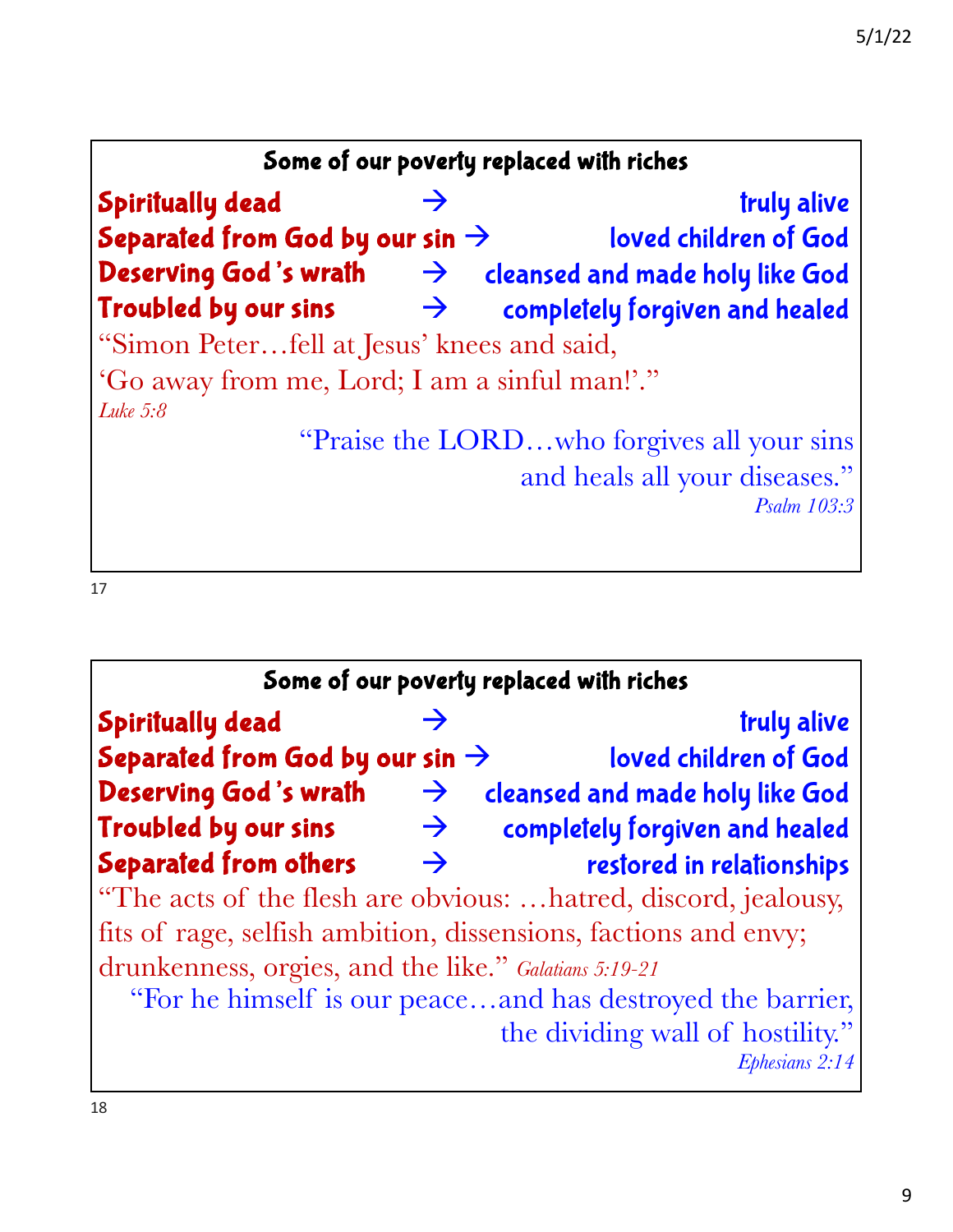| Some of our poverty replaced with riches    |               |                                                            |
|---------------------------------------------|---------------|------------------------------------------------------------|
| <b>Spiritually dead</b>                     |               | truly alive                                                |
| Separated from God by our sin $\rightarrow$ |               | loved children of God                                      |
| <b>Deserving God's wrath</b>                | $\rightarrow$ | cleansed and made holy like God                            |
| Troubled by our sins                        | $\rightarrow$ | completely forgiven and healed                             |
| Separated from others                       | $\rightarrow$ | restored in relationships                                  |
| Without hope and without God $\rightarrow$  |               | empowered by the Holy Spirit                               |
|                                             |               | "remember that at that time you were separate from Christ, |
|                                             |               | excluded from citizenship, without hope and without God    |
| in the world." Ephesians 2:12               |               |                                                            |
|                                             |               | "you will receive power when the Holy Spirit comes on you" |
|                                             |               | Acts 1:8                                                   |

|                                             |               | Some of our poverty replaced with riches |
|---------------------------------------------|---------------|------------------------------------------|
| <b>Spiritually dead</b>                     |               | truly alive                              |
| Separated from God by our sin $\rightarrow$ |               | loved children of God                    |
| <b>Deserving God's wrath</b>                | $\rightarrow$ | cleansed and made holy like God          |
| Troubled by our sins                        | $\rightarrow$ | completely forgiven and healed           |
| <b>Separated from others</b>                | $\rightarrow$ | restored in relationships                |
| Without hope and without God $\rightarrow$  |               | empowered by the Holy Spirit             |
|                                             |               |                                          |
|                                             |               |                                          |
|                                             |               |                                          |
|                                             |               |                                          |

I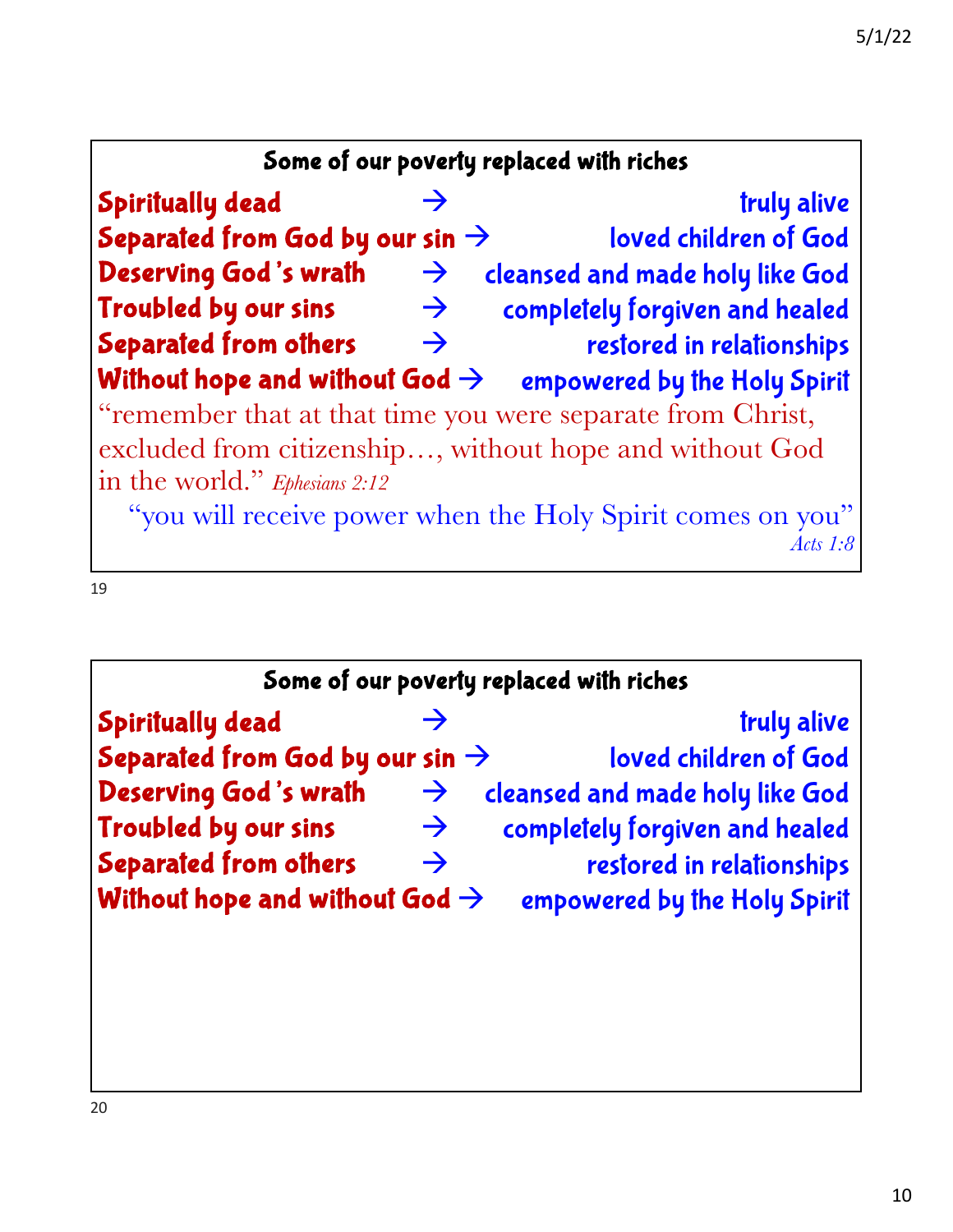#### *2 Corinthians 8:9*

For you know the grace of our Lord Jesus Christ,

that though he was rich,

yet for your sake he became poor,

so that you through his poverty

might become rich.

Jesus moved: riches  $\rightarrow$  poverty so that we can move: poverty  $\rightarrow$  riches

21

The Big Idea

Jesus gave up His glory and He died to give us life and glory with God forever then Jesus rose again to life and glory forever

Sacrificial generosity is at the heart of God and the Gospel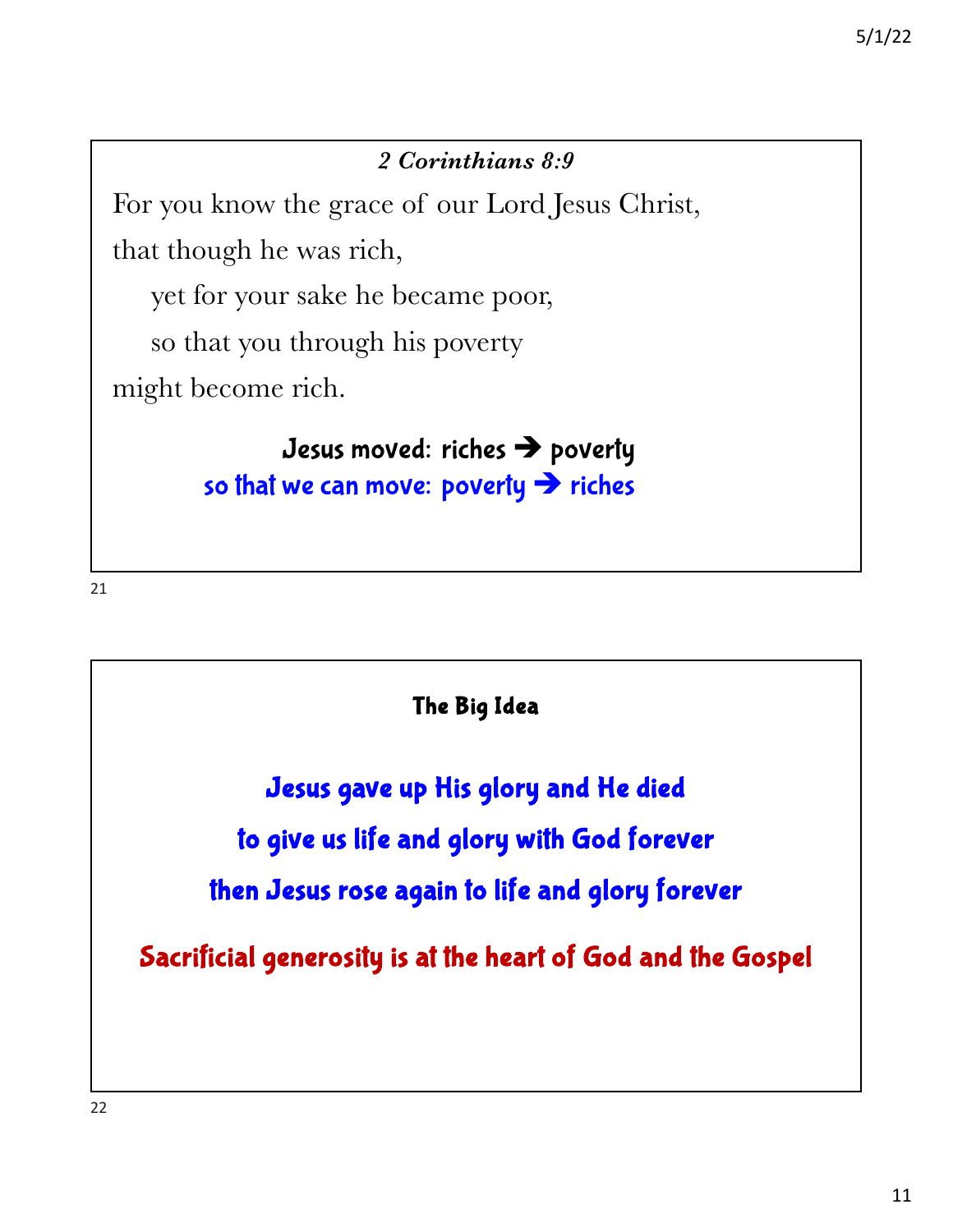

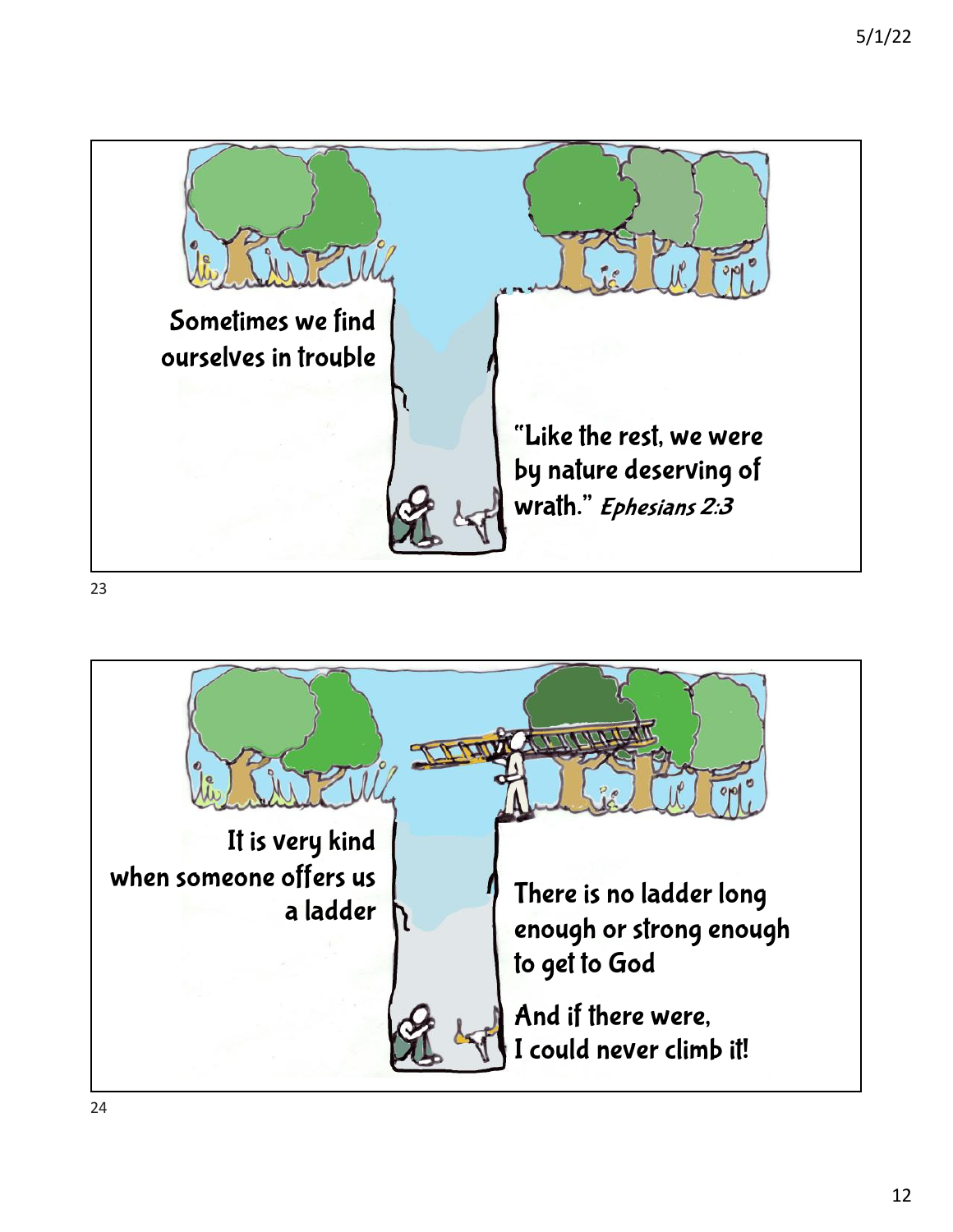

![](_page_12_Picture_2.jpeg)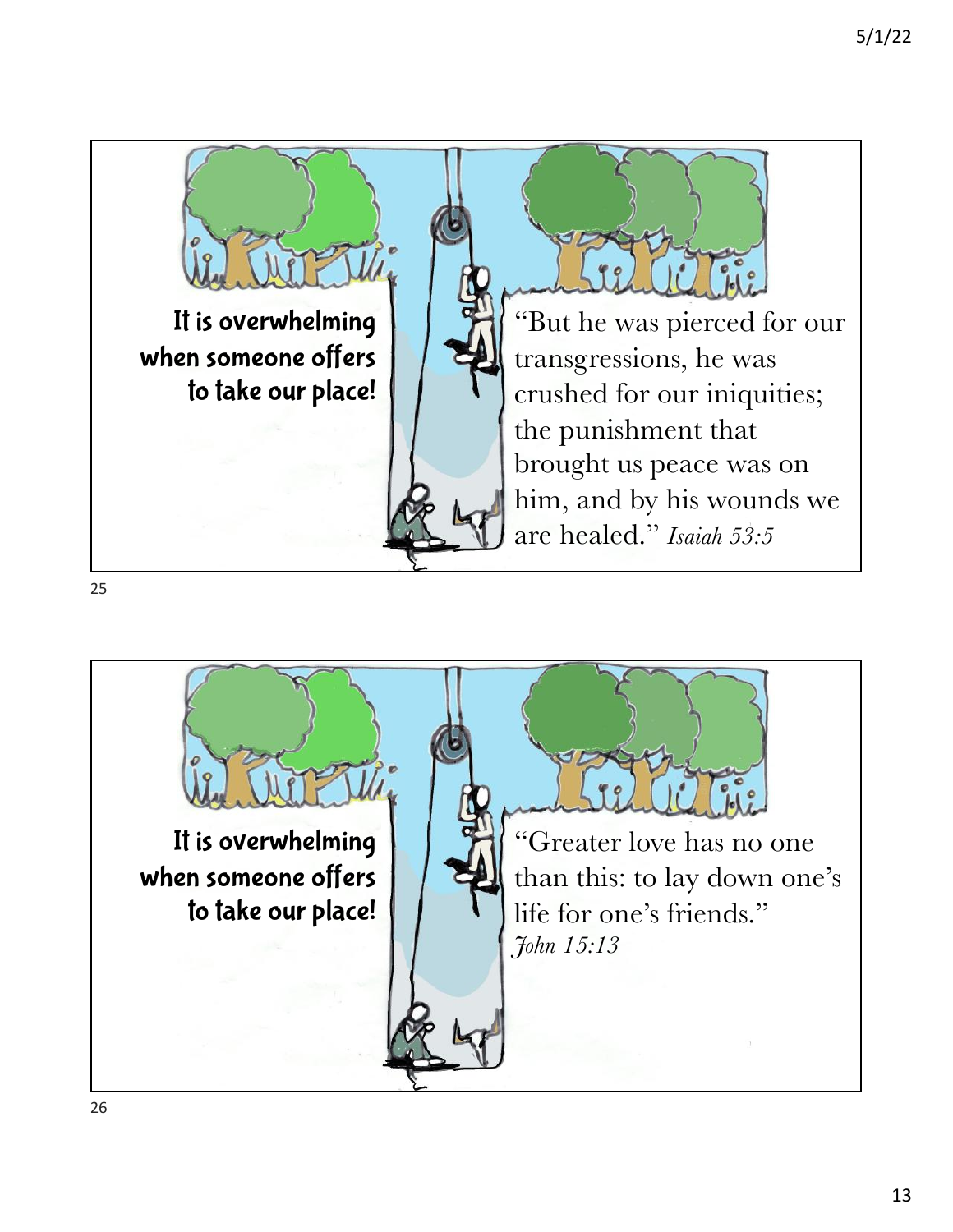#### The Big Idea

Jesus gave up His glory and He died

to give us life and glory with God forever

then Jesus rose again to life and glory forever

Sacrificial generosity is at the heart of God and the Gospel

27

## Application

# Rejoice in Christ's sacrifice that gives us life

- "But God demonstrates his own love for us in this: While we were still sinners, Christ died for us." *Romans 5:8*
- "Salvation is found in no one else, for there is no other name under heaven given to mankind by which we must be saved." *Acts 4:12*
- "Thanks be to God, who delivers me through Jesus Christ our Lord!" *Romans 7:25*
- Have you trusted in Jesus as Savior?
	- "Jesus, you took the punishment that I deserve"
	- "Please save me by your death"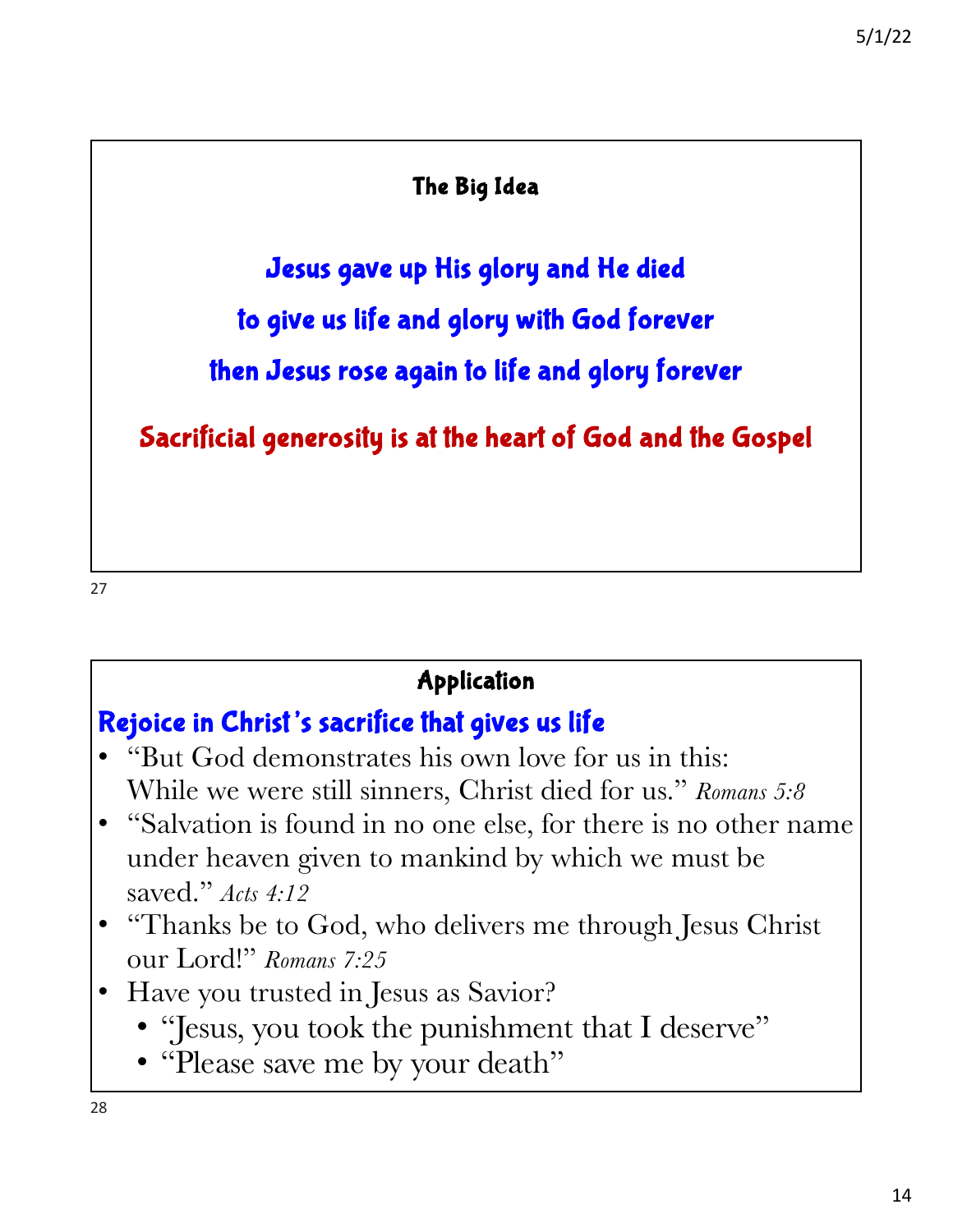![](_page_14_Picture_1.jpeg)

# Application

# Rejoice in Christ's sacrifice that gives us life Excel in the grace of giving

- "see that you also excel in this grace of giving" *8:7*
- "they urgently pleaded with us for the privilege of sharing in this service to the Lord's people." *8:4*
- Wisely: "For we are taking pains to do what is right, not only in the eyes of the Lord but also in the eyes of man." *8:21*
- Trusting God: "And God is able to bless you abundantly, so that in all things at all times, having all that you need, you will abound in every good work." *9:8*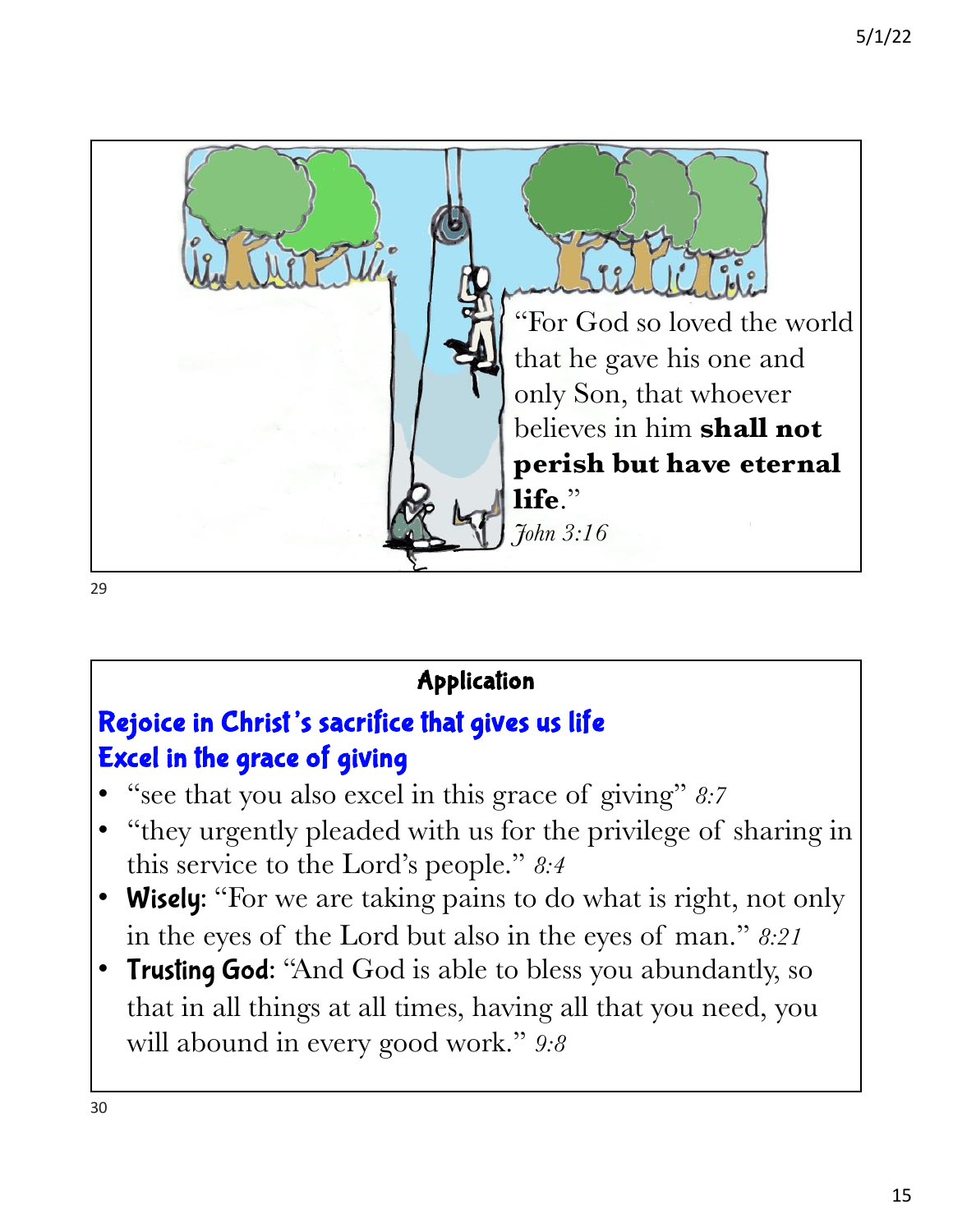## Application

# Rejoice in Christ's sacrifice that gives us life Excel in the grace of giving

- Kindness. Time. Attention. Service. Resources.
- Some possibilities:
	- Care for people
	- Serve
	- Give to people you know who are in need
	- Give to organizations you trust for refugees (near and far), food banks, …
	- Give to Crossway / External Ministry

```
In your relationships with one another, 
  have the same mindset as Christ Jesus:
Who, being in very nature God,
   did not consider equality with God something 
      to be used to his own advantage;
rather, he made himself nothing
  by taking the very nature of a servant,
  being made in human likeness.
And being found in appearance as a man,
  he humbled himself
  by becoming obedient to death—even death on a cross!
```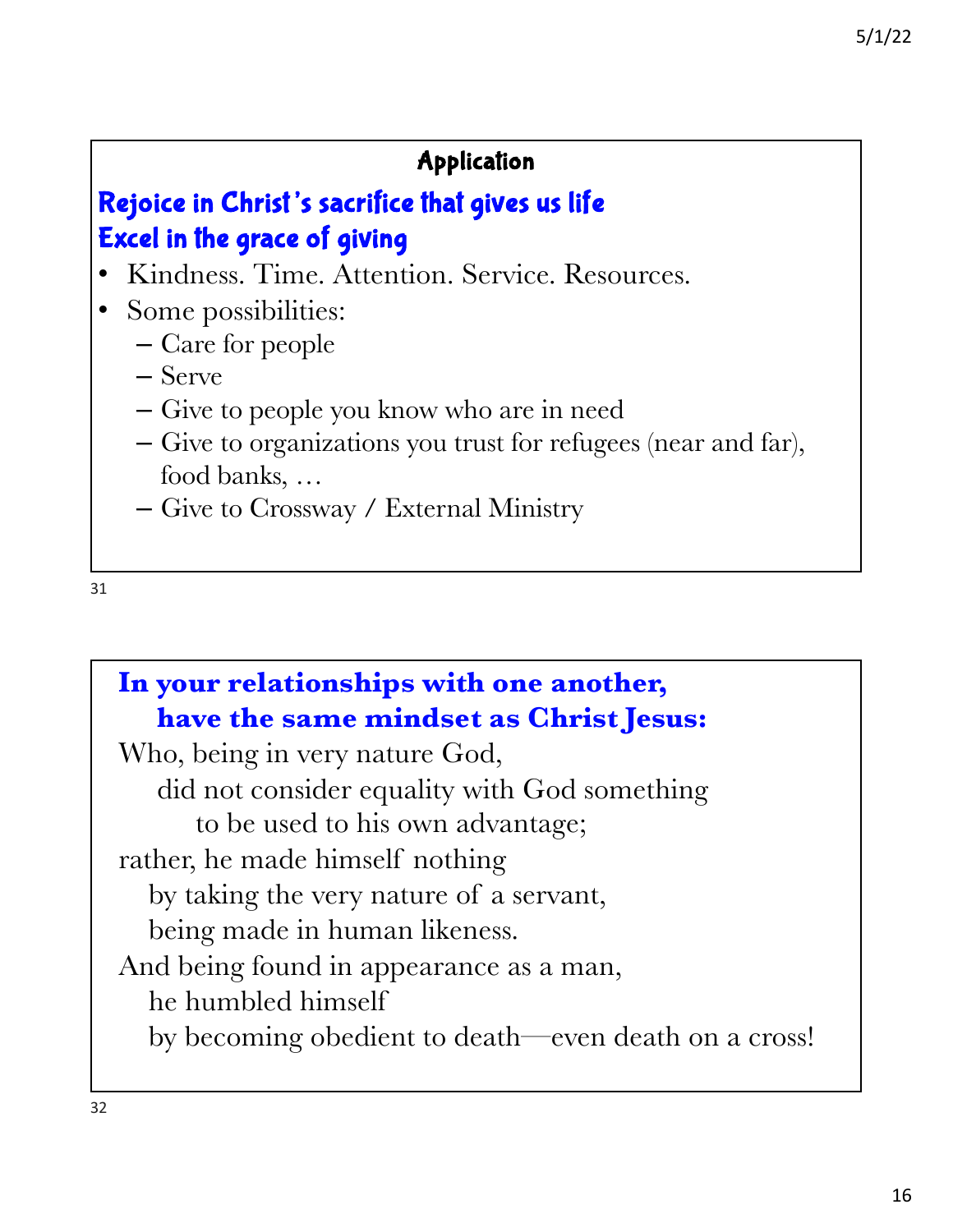Therefore God exalted him to the highest place and gave him the name that is above every name, that at the name of Jesus every knee should bow, in heaven and on earth and under the earth, and every tongue acknowledge that Jesus Christ is Lord, to the glory of God the Father.

*Philippians 2:5-11*

33

The Big Idea Jesus gave up His glory and He died to give us life and glory with God forever then Jesus rose again to life and glory forever Sacrificial generosity is at the heart of God and the Gospel